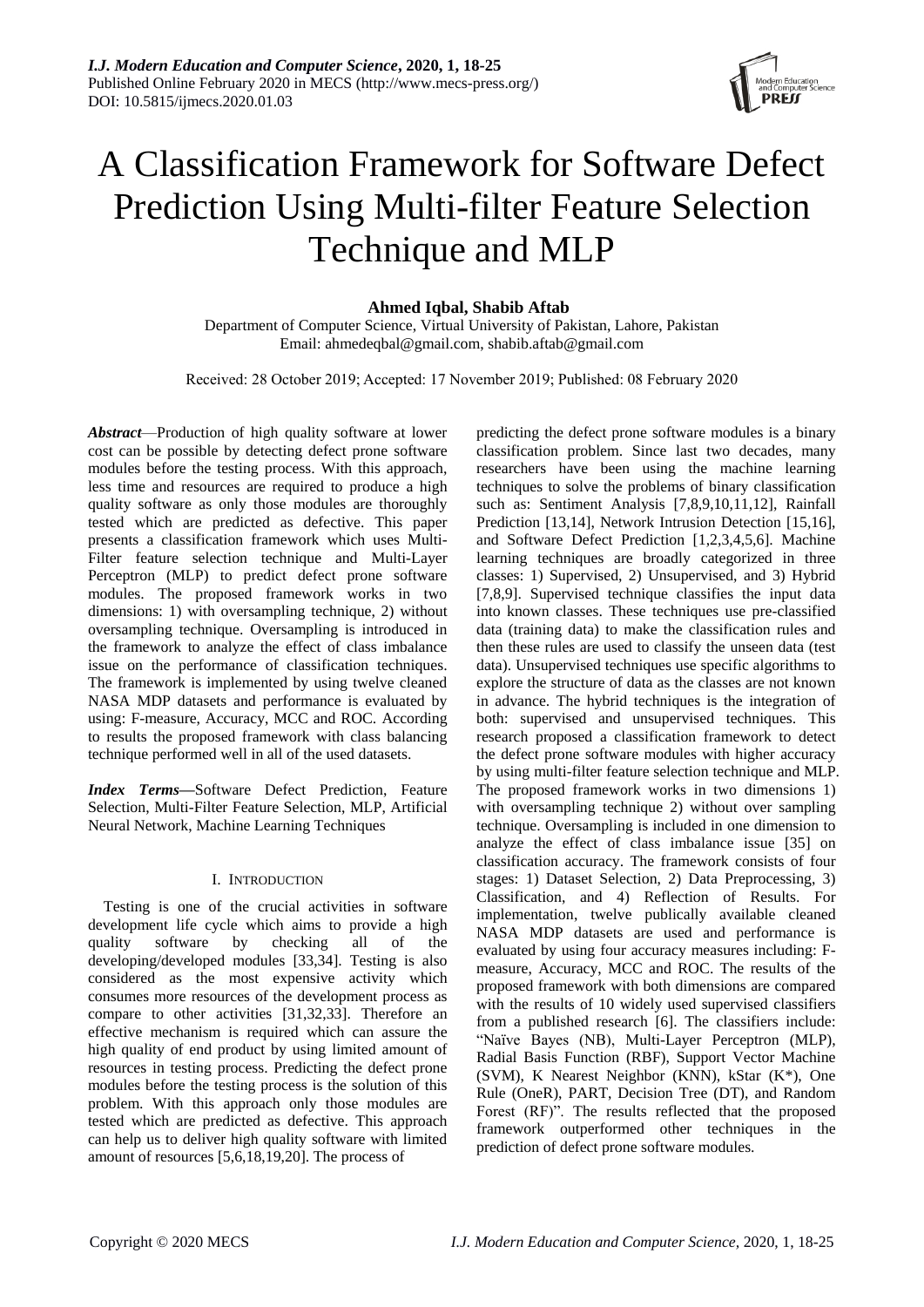Machine learning techniques have been used by many researchers in order to predict the defect prone software modules. Some of the related studies are discussed here. In [1], the researcher's proposed Hybrid Genetic algorithm based Deep Neural Network for effective software defect prediction. The purpose of Hybrid Genetic algorithm is to select the optimum features and Deep Neural Network aims to predict the modules as defective and non-defective. Datasets from PROMISE repository are used for experiments and the results reflected the higher performance of proposed technique as compared to other techniques. In [2], the researchers elaborated the importance of feature selection activity in software defect prediction process. They proposed an ANN based method for software defect prediction. They used two ANN models in the proposed technique, first they identified the optimum features by using an ANN model and then the selected features are used to predict the software defects by using another ANN model. The performance of the proposed technique was compared with Gaussian kernel SVM. For experiment, JM1 dataset is used from the NASA MDP repository. According to results, SVM performed better than ANN in binary defect classification. In [3], the researchers predicted the software bugs by using SVM. The experiment was performed by using NASA datasets including PC1, CM1, KC1 and KC3. The experimental results were compared with other techniques including Logistic Regression (LR), K-Nearest Neighbors (KNN), Decision Trees, Multilayer Perceptron (MLP), Bayesian Belief Networks (BBN), Radial Basis Function (RBF), Random Forest (RF), and Naïve Bayes, (NB). The results reflected that the performance of SVM outperformed some of the other classification techniques. In [4], the researchers predicted the software defects by using six classification techniques including: Discriminant Analysis, Principal Component Analysis (PCA), Logistic Regression (LR), Logical Classification, Holographic Networks, and Layered Neural Networks. To train ANN model, backpropagation technique was used. Performance was evaluated by using Verification Cost, Predictive Validity, Achieved Quality and Misclassification Rate. According to results, none of the used classification technique performed with 100 % accuracy. Researchers in [5] presented a framework by using feature selection and ensemble learning techniques. The proposed framework used two dimensions: with feature selection and without feature selection. Twelve publically available cleaned NASA MDP datasets are used for the implementation of the proposed framework. The performance is evaluated by using various measures including: Precision, Recall, F-measure, Accuracy, MCC and ROC. The results are compared with other well-known and widely used supervised machine learning techniques, such as: "Naïve Bayes (NB), Multi-Layer Perceptron (MLP), Radial Basis Function (RBF), Support Vector Machine (SVM), K Nearest Neighbor (KNN), kStar (K\*), One Rule (OneR), PART, Decision Tree (DT), and Random Forest

(RF)". The results showed that the proposed framework outperformed other classification techniques in some of the datasets. Researchers in [6] compared the performance of various supervised machine learning techniques on software defect prediction including: "Naïve Bayes (NB), Multi-Layer Perceptron (MLP). Radial Basis Function (RBF), Support Vector Machine (SVM), K Nearest Neighbor (KNN), kStar (K\*), One Rule (OneR), PART, Decision Tree (DT), and Random Forest (RF)". Twelve publically available cleaned NASA MDP datasets are used for this experiment and performance is evaluated in terms of Precision, Recall, F-Measure, Accuracy, MCC, and ROC Area.

#### III. MATERIALS AND METHODS

This research presents a classification framework for the prediction of defect prone software modules by using Multi-Filter Feature Selection Technique and Multi-Layer Perceptron. The framework consists of four stages: 1) Dataset Selection, 2) Data Pre Processing 3) Classification and 4) Reflection of Results.



Fig. 1. Proposed Framework

The proposed framework is implemented in WEKA, which is a widely used data mining tool, developed in Java language at the University of Waikato, New Zealand. First stage of the proposed framework is the selection of relevant dataset. We have implemented the framework on twelve publically available cleaned NASA MDP datasets. The datasets include: "CM1, JM1, KC1, KC3, MC1, MC2, MW1, PC1, PC2, PC3, PC4 and PC5 (Table 1)".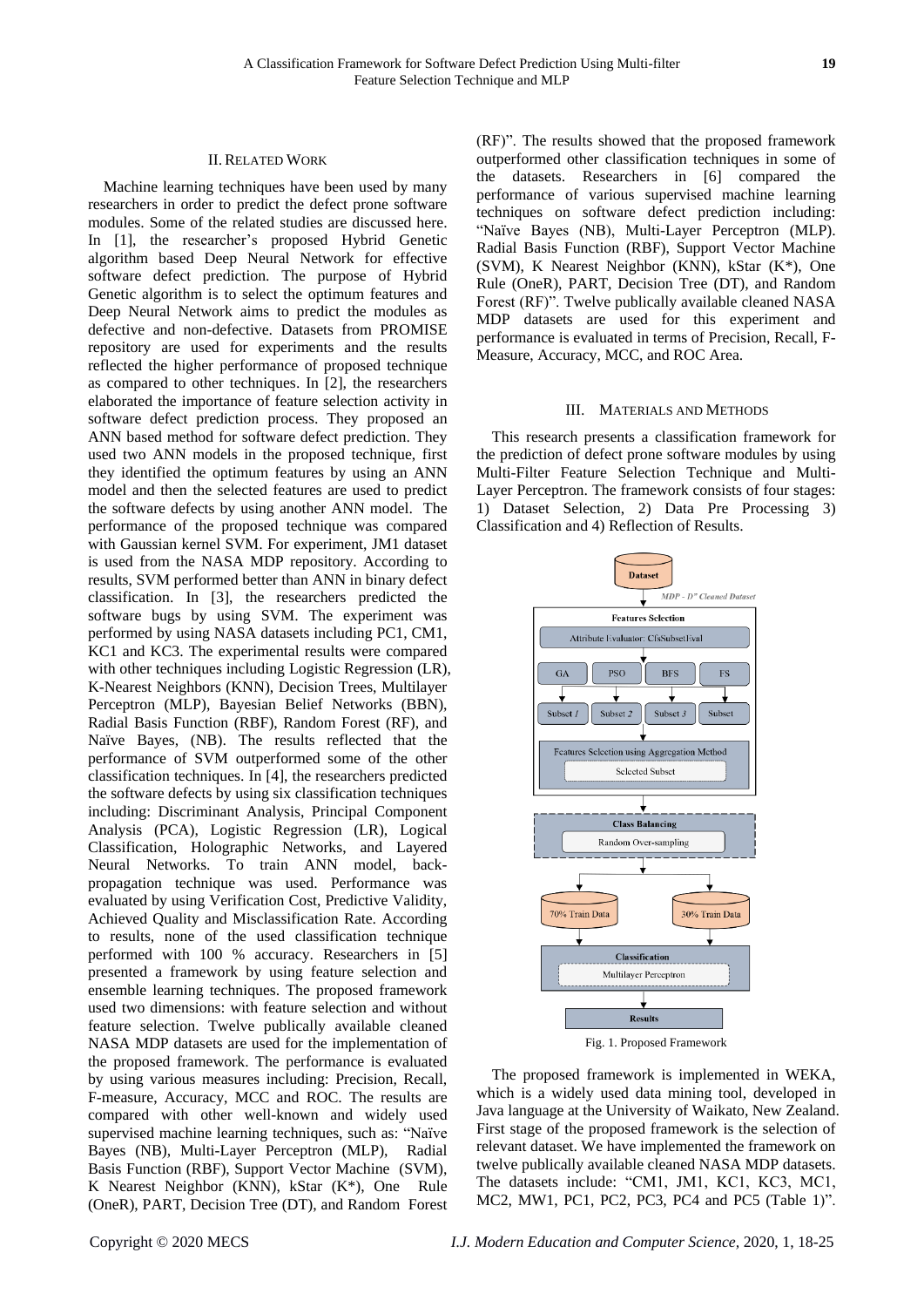Each of the used dataset represents a particular software system of NASA and consists of various attributes/features along with the known output class (target class). The target/output class is the dependent attribute and the remaining attributes are known as independent attributes. The dependent attribute is predicted on the basis of independent attributes. The independent attributes are the quality metrics of software systems. The target class in the used datasets has either one of the following values: "Y" or "N". "Y" means that the particular instance (module) is defective and "N" means it is non-defective. The researchers in [21] provided two versions of clean NASA MDP datasets: DS' ("which included duplicate and inconsistent instances") and D'' ("which do not include duplicate and inconsistent instances"). We have used  $D^{'''}$  (Table 1) version in this research which is taken from [22]. These cleaned datasets are already used and discussed by [5,6], [23,24,25], [35].

Table 1. Nasa Cleaned Datasets D'' [21]

| Dataset         | Attributes | Modules | Defective | Non-      | Defective |
|-----------------|------------|---------|-----------|-----------|-----------|
|                 |            |         |           | Defective | (% )      |
| CM <sub>1</sub> | 38         | 327     | 42        | 285       | 12.8      |
| JM1             | 22         | 7,720   | 1,612     | 6,108     | 20.8      |
| KC1             | 22         | 1,162   | 294       | 868       | 25.3      |
| KC <sub>3</sub> | 40         | 194     | 36        | 158       | 18.5      |
| MC1             | 39         | 1952    | 36        | 1916      | 1.8       |
| MC2             | 40         | 124     | 44        | 80        | 35.4      |
| MW1             | 38         | 250     | 25        | 225       | 10        |
| PC1             | 38         | 679     | 55        | 624       | 8.1       |
| PC2             | 37         | 722     | 16        | 706       | 2.2       |
| PC <sub>3</sub> | 38         | 1,053   | 130       | 923       | 12.3      |
| PC4             | 38         | 1,270   | 176       | 1094      | 13.8      |
| PC5             | 39         | 1694    | 458       | 1236      | 27.0      |

Data Preprocessing is the second stage of proposed framework which consists of feature selection and class balancing activities. The proposed framework works in two dimensions, in first dimension, the preprocessing stage only consists of feature selection activity. However, in second dimension, along with feature selection activity, a class balancing technique is also included. The class balancing technique can help us to analyze the effects of imbalanced datasets on the performance of proposed classification framework. Feature selection activity aims to select the optimum set of features so that the classification results with higher accuracy can be achieved. It has been reported by many researchers that in most of the datasets only few of the independent features can predict the target class effectively and remaining features don't only participate but can reduce the performance of classification model, if not removed. In this research, we have incorporated an aggregation based multi-filter feature selection technique, in which CFS [28,29,30] is used as attribute evaluator along with four widely used search methods including: GA, PSO, BFS, and FS. For each of the used dataset, feature selection is performed with all of these four search methods. In this process, if any particular feature is selected with any search method then 1 score is given to that feature and same process is repeated with second search method and so on. After implementing all search

methods, scores of each feature in all the search methods are aggregated and only those features are selected which have at least 1 aggregated score (which feature is selected by at least one search method) as shown in Fig 2. This process is repeated for all of the used datasets.

|                  | <b>Features</b>             | Genetic Algorithm Particle Swarm Optimization Best First Search | <b>Rank Search</b> |                    |
|------------------|-----------------------------|-----------------------------------------------------------------|--------------------|--------------------|
|                  |                             |                                                                 |                    | <b>Aggregation</b> |
|                  | <b>LOC COMMENTS</b>         |                                                                 |                    |                    |
|                  | <b>LOC_EXECUTABLE</b>       |                                                                 |                    |                    |
|                  | <b>HALSTEAD CONTENT</b>     |                                                                 |                    |                    |
|                  | PERCENT_COMMENTS            |                                                                 |                    |                    |
|                  | <b>NUM UNIQUE OPERATORS</b> |                                                                 |                    |                    |
|                  | <b>LOC_TOTAL</b>            |                                                                 |                    |                    |
| 8                | <b>CALL PAIRS</b>           |                                                                 |                    |                    |
|                  | <b>HALSTEAD_ERROR_EST</b>   |                                                                 |                    |                    |
| 10 <sup>10</sup> | NORMALIZED_CYLOMATIC_CC     |                                                                 |                    |                    |
|                  | NUM_UNIQUE_OPERANDS         |                                                                 |                    |                    |
|                  | <b>DESIGN_COMPLEXITY</b>    |                                                                 |                    |                    |
|                  | <b>HALSTEAD LEVEL</b>       |                                                                 |                    |                    |
|                  | <b>NUM_OPERATORS</b>        |                                                                 |                    |                    |
|                  | <b>NUMBER OF LINES</b>      |                                                                 |                    |                    |

Fig. 2. Multi-Filter Feature Selection Aggregation Method

Class Balancing is the optional activity of preprocessing stage which aims to resolve the issue of "Imbalance ratio" [26,27], [35] in datasets. We have used Random Over Sampling (ROS), which reduces the imbalance ratio in dataset by duplicating the instances in minority class. This approach increases the volume of dataset due to duplication. Classification is the third stage in which we have used Feed-Forward Artificial Neural Network (Multi-Layer Perceptron). MLP contains atleast three layers: an input layer, one hidden layer and an output layer (hidden layers can be increased). It follows a supervised learning technique known as Back-Propagation for training. We have tuned the ANN (Table 2) with hit and trail approach.

Table 2. MLP Configuration

| <b>Parameter</b>     | Value |
|----------------------|-------|
| <b>Hidden Layers</b> |       |
| Number of Neurons    |       |
| Learning Rate        |       |
| momentum             |       |



Fig 3. Multi-Layer Perceptron Architecture

Fig. 3 shows the structure of developed ANN model. First layer (From left) is the input layer which consists of the independent features of the dataset, followed by the 2 hidden layers and finally the output layer which shows either the particular module (instance is defective or non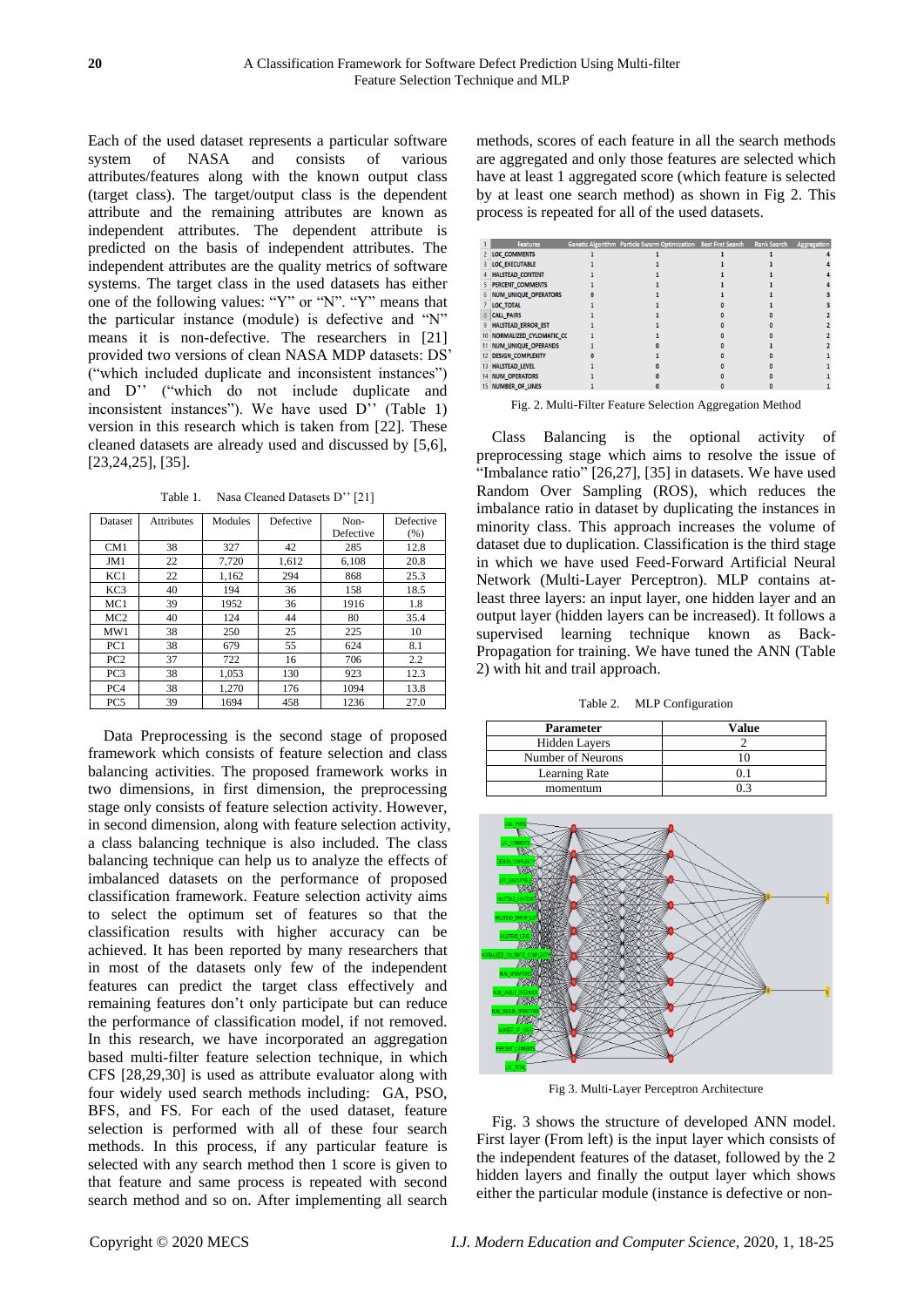defective). Fourth stage deals with the reflection of results. In results we have only focused on the defective class which means that the scores are only extracted and compared for the prediction of defective modules. Results are discussed in detail in the next section.

#### IV. RESULTS AND DISCUSSION

This section evaluates the performance of proposed framework. The accuracy measures used for the evaluation include: F-measure, Accuracy, MCC and ROC. All these measures are generated from the parameters of confusion matrix (Fig. 4) [5,6], [35].



Fig 4. Confusion Matrix

The parameters used in the confusion matrix are discussed below [5,6], [35]:

True Positive (TP): "Instances which are actually positive and also classified as positive".

False Positive (FP): "Instances which are actually negative but classified as positive".

False Negative (FN): "Instances which are actually positive but classified as negative".

True Negative (TN): "Instances which are actually negative and also classified as negative".

The calculation formula and brief description of all of the used performance measures are given below:

To calculate the F-measure, we have to calculate Precision and Recall first as the F-measure is the average of both of these metrics.

Precision is the ratio of True Positive (TP) instances with respect to total number of instances, which are classified as positive.

$$
Precision = \frac{TP}{(TP + FP)}
$$
 (1)

Recall is the ratio of True Positive (TP) instances with respect to total number of instances, which are actually positive.

$$
Recall = \frac{TP}{(TP + FN)}
$$
 (2)

F-measure provides the average of Precision & Recall.

$$
F-measure = \frac{Precision * Recall * 2}{(Precision + Recall)}
$$
(3)

Accuracy is the ratio of correctly classified instances to all instances

$$
Accuracy = \frac{TP + TN}{TP + TN + FP + FN}
$$
 (4)

AUC measures that how well a parameter can distinguish between two classes (defective/non-defective)

$$
AUC = \frac{1 + TP_r - FP_r}{2} \tag{5}
$$

MCC reflect the ratio of the observed classifications to the predicted classification.

$$
MCC = \frac{TN * TP - FN * FP}{\sqrt{(FP + TP)(FN + TP)(TN + FP)(TN + FN)}}
$$
(6)

The results of both the dimensions of proposed framework are compared with the published results of 10 widely used classifiers from the paper [6]. The published paper used the same datasets (NASA MDP D'') and performance measures for performance evaluation. The classifiers used in the published paper [6] are "Naïve Bayes (NB), Multi-Layer Perceptron (MLP). Radial Basis Function (RBF), Support Vector Machine (SVM), K Nearest Neighbor (KNN), kStar (K\*), One Rule (OneR), PART, Decision Tree (DT), and Random Forest (RF)". The results of the proposed framework along with the results of other classifiers from [6] in terms of F-Measure, Accuracy, ROC and MCC for Y class are reflected in the tables (from Table 3 to Table 14). Highest scores in each class are highlighted in bold for easy identification. The symbol '?' in the results indicates that the score of the performance measure in the particular technique cannot be calculated due to class imbalance issue [6].

Table 3. CM1 Results

| <b>Classifier</b> | <b>F-Measure</b> | Accuracy | <b>ROC</b> Area | <b>MCC</b> |
|-------------------|------------------|----------|-----------------|------------|
| <b>NB</b>         | 0.190            | 82.653   | 0.703           | 0.097      |
| <b>RBF</b>        | 9                | 90.816   | 0.702           | ?          |
| <b>SVM</b>        | 9                | 90.816   | 0.500           | ?          |
| kNN               | 0.083            | 77.551   | 0.477           | $-0.037$   |
| kStar             | 0.083            | 77.551   | 0.538           | $-0.037$   |
| OneR              | 0.000            | 85.714   | 0.472           | $-0.074$   |
| <b>PART</b>       | 9                | 90.816   | 0.610           | ?          |
| DT                | 0.154            | 77.551   | 0.378           | 0.041      |
| RF                | 00.000           | 89.795   | 0.761           | $-0.032$   |
| MLP               | 00.000           | 86.734   | 0.634           | $-0.066$   |
| MLP-FS            | 0.000            | 89.795   | 0.777           | $-0.032$   |
| MLP-FS-           | 0.800            | 79.591   | 0.813           | 0.592      |
| <b>ROS</b>        |                  |          |                 |            |

Results of CM1 dataset are reflected in Table 3. It can be seen that MLP-FS-ROS performed better in F-Measure, ROC Area and MCC whereas in Accuracy, RBF, SVM, and PART outperformed others.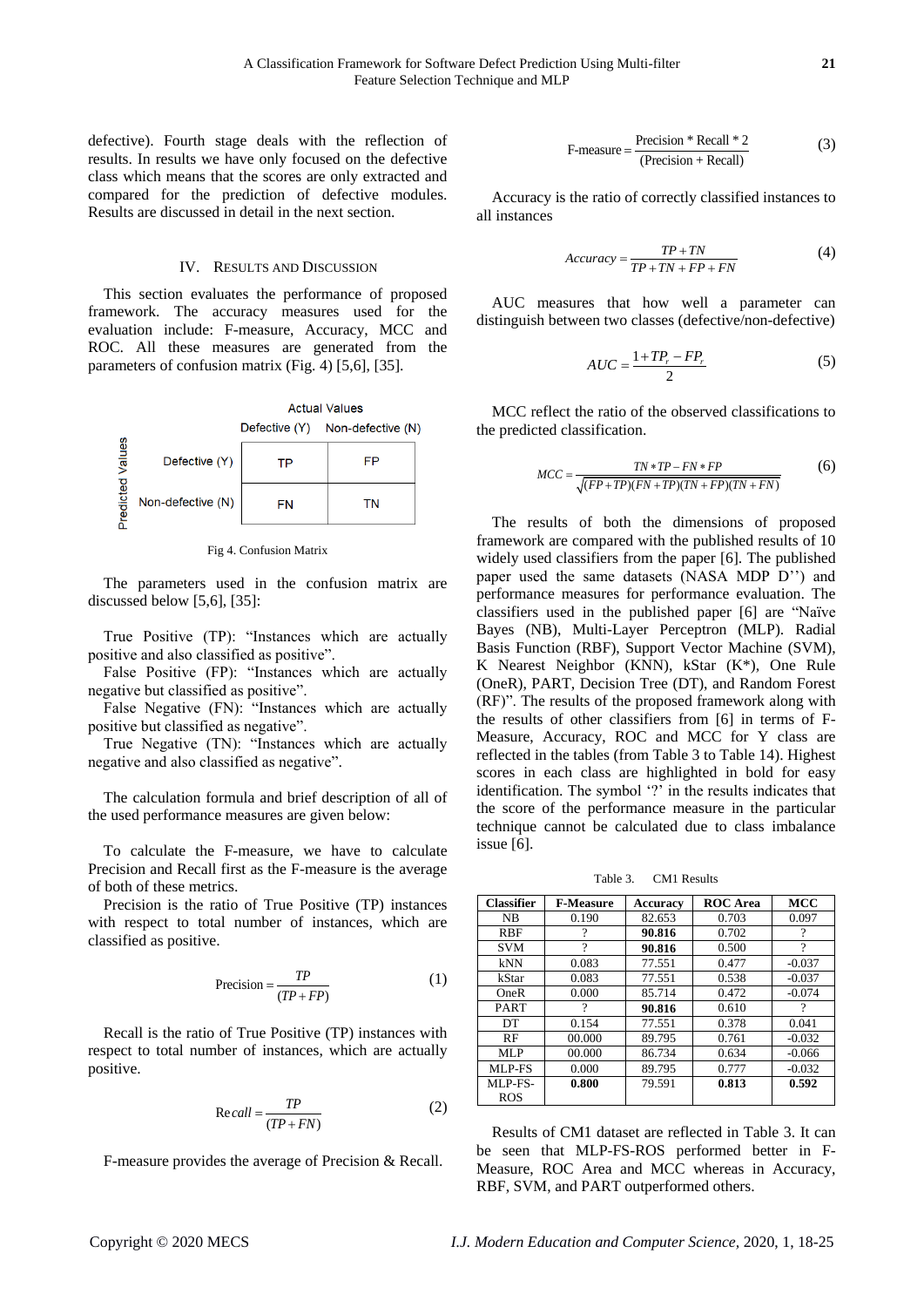**Classifier F-Measure Accuracy ROC Area MCC** NB 0.318 79.835 RBF 0.181 80.397 0.713 0.215<br>SVM 7 79.188 0.500 ? 79.188 kNN 0.348 73.963 0.591 0.186 kStar 0.355 75.993 0.572 0.212 OneR 0.216 77.158 0.543 0.126 PART 0.037 79.490 0.714 0.104 DT 0.348 79.101 0.671 0.252 RF 0.284 80.181 **0.738** 0.244 MLP 0.146 80.354 0.702 0.206 MLP-FS 0.175 **80.44** 0.712 0.216 MLP-FS-ROS **0.558** 62.78 0.682 **0.275** 

Table 4. JM1 Results

Results of JM1 dataset are shown in Table 4. MLP-FS-ROS performed better in F-Measure and MCC whereas MLP-FS performed better in Accuracy and RF performed better in ROC Area.

| <b>Classifier</b> | <b>F-Measure</b> | <b>Accuracy</b> | <b>ROC</b> Area | <b>MCC</b> |
|-------------------|------------------|-----------------|-----------------|------------|
| <b>NB</b>         | 0.400            | 74.212          | 0.694           | 0.250      |
| <b>RBF</b>        | 0.362            | 78.796          | 0.713           | 0.347      |
| <b>SVM</b>        | 0.085            | 75.358          | 0.521           | 0.151      |
| kNN               | 0.395            | 69.341          | 0.595           | 0.190      |
| kStar             | 0.419            | 72.206          | 0.651           | 0.238      |
| OneR              | 0.256            | 73.352          | 0.551           | 0.147      |
| <b>PART</b>       | 0.255            | 76.504          | 0.636           | 0.239      |
| DT                | 0.430            | 75.644          | 0.606           | 0.291      |
| RF                | 0.454            | 77.937          | 0.751           | 0.346      |
| MLP               | 0.358            | 77.363          | 0.736           | 0.296      |
| MLP-FS            | 0.435            | 77.6504         | 0.729           | 0.331      |
| MLP-FS-           | 0.641            | 62.7507         | 0.703           | 0.256      |
| ROS               |                  |                 |                 |            |

Table 5. KC1 Results

Table 5 reflects the results of KC1 dataset. It can be seen that MLP-FS-ROS performed better in F-Measure. RBF performed better in Accuracy and RF performed better in ROC Area and MCC.

Table 6. KC3 Results

| <b>Classifier</b> | <b>F-Measure</b> | Accuracy | <b>ROC</b> Area | <b>MCC</b> |
|-------------------|------------------|----------|-----------------|------------|
| <b>NB</b>         | 0.421            | 81.034   | 0.769           | 0.309      |
| <b>RBF</b>        | 0.000            | 77.586   | 0.735           | $-0.107$   |
| <b>SVM</b>        |                  | 82.758   | 0.500           | ?          |
| kNN               | 0.364            | 75.862   | 0.617           | 0.218      |
| kStar             | 0.300            | 75.862   | 0.528           | 0.154      |
| OneR              | 0.375            | 82.758   | 0.619           | 0.295      |
| <b>PART</b>       | 0.143            | 79.310   | 0.788           | 0.056      |
| DT                | 0.300            | 75.862   | 0.570           | 0.154      |
| RF                | 0.235            | 77.586   | 0.807           | 0.111      |
| MLP               | 0.375            | 82.758   | 0.733           | 0.295      |
| MLP-FS            | 0.286            | 82.758   | 0.723           | 0.236      |
| MLP-FS-           | 0.588            | 63.793   | 0.730           | 0.358      |
| ROS               |                  |          |                 |            |

Results of KC3 datasets are shown in Table 6. It shows that MLP-FS-ROS performed better in F-Measure and MCC whereas SVM, OneR, MLP, and MLP-FS performed better in Accuracy. In ROC Area, RF outperformed all other techniques.

Table 7. MC1 Results

| <b>Classifier</b> | <b>F-Measure</b> | Accuracv | <b>ROC</b> Area | <b>MCC</b> |
|-------------------|------------------|----------|-----------------|------------|
| N <sub>B</sub>    | 0.217            | 93.856   | 0.826           | 0.208      |
| <b>RBF</b>        | 9                | 97.610   | 0.781           | 9          |
| <b>SVM</b>        | $\mathcal{P}$    | 97.610   | 0.500           | ?          |
| kNN               | 0.333            | 97.269   | 0.638           | 0.325      |
| kStar             | 0.182            | 96.928   | 0.631           | 0.174      |
| OneR              | 0.200            | 97.269   | 0.568           | 0.206      |
| <b>PART</b>       | 0.333            | 97.269   | 0.684           | 0.325      |
| DT.               | 9                | 97.610   | 0.500           | ?          |
| RF                | 0.000            | 97.440   | 0.864           | $-0.006$   |
| MLP               | 9                | 97.610   | 0.805           | $\gamma$   |
| MLP-FS            | $\mathcal{P}$    | 97.610   | 0.796           | $\gamma$   |
| MLP-FS-           | 0.853            | 83.105   | 0.900           | 0.680      |
| <b>ROS</b>        |                  |          |                 |            |

MC1 results are shown in Table 7. It can be seen that MLP-FS-ROS showed better performance in F-Measure, ROC Area and MCC whereas RBF, SVM, DT, MLP, and MLP-FS performed better in Accuracy.

Table 8. MC2 Results

| <b>Classifier</b> | <b>F-Measure</b> | <b>Accuracy</b> | <b>ROC</b> Area | <b>MCC</b> |
|-------------------|------------------|-----------------|-----------------|------------|
| N <sub>B</sub>    | 0.526            | 75.675          | 0.795           | 0.444      |
| <b>RBF</b>        | 0.444            | 72.973          | 0.766           | 0.371      |
| <b>SVM</b>        | 0.222            | 62.162          | 0.514           | 0.040      |
| kNN               | 0.545            | 72.973          | 0.668           | 0.374      |
| kStar             | 0.348            | 59.459          | 0.510           | 0.062      |
| OneR              | 0.316            | 64.864          | 0.553           | 0.137      |
| <b>PART</b>       | 0.667            | 78.378          | 0.724           | 0.512      |
| DT                | 0.435            | 64.864          | 0.615           | 0.189      |
| RF                | 0.48             | 64.864          | 0.646           | 0.216      |
| MLP               | 0.519            | 64.864          | 0.753           | 0.243      |
| MLP-FS            | 0.364            | 62.162          | 0.686           | 0.111      |
| MLP-FS-           | 0.667            | 75.675          | 0.694           | 0.538      |
| <b>ROS</b>        |                  |                 |                 |            |

Results of MC2 datasets are reflected in Table 8. It shows that MLP-FS-ROS performed better in F measure and MCC whereas PART performed better in Accuracy and NB performed better in ROC Area.

Table 9. MW1 Results

| <b>Classifier</b> | <b>F-Measure</b> | Accuracy | <b>ROC</b> Area | <b>MCC</b> |
|-------------------|------------------|----------|-----------------|------------|
| <b>NB</b>         | 0.435            | 82.666   | 0.791           | 0.367      |
| <b>RBF</b>        |                  | 89.333   | 0.808           | 9          |
| <b>SVM</b>        | 9                | 89.333   | 0.500           | 9          |
| kNN               | 0.444            | 86.666   | 0.705           | 0.373      |
| kStar             | 0.133            | 82.666   | 0.543           | 0.038      |
| <b>OneR</b>       | 0.200            | 89.333   | 0.555           | 0.211      |
| <b>PART</b>       | 0.167            | 86.666   | 0.314           | 0.110      |
| DT                | 0.167            | 86.666   | 0.314           | 0.110      |
| RF                | 0.182            | 88.000   | 0.766           | 0.150      |
| MLP               | 0.632            | 90.666   | 0.843           | 0.589      |
| MLP-FS            | 0.400            | 92.000   | 0.845           | 0.479      |
| MLP-FS-           | 0.790            | 77.333   | 0.865           | 0.544      |
| <b>ROS</b>        |                  |          |                 |            |

Table 9 shows that in MW1 dataset MLP-FS-ROS performed better in F-Measure, ROC Area, and MCC whereas MLP-FS performance better in Accuracy.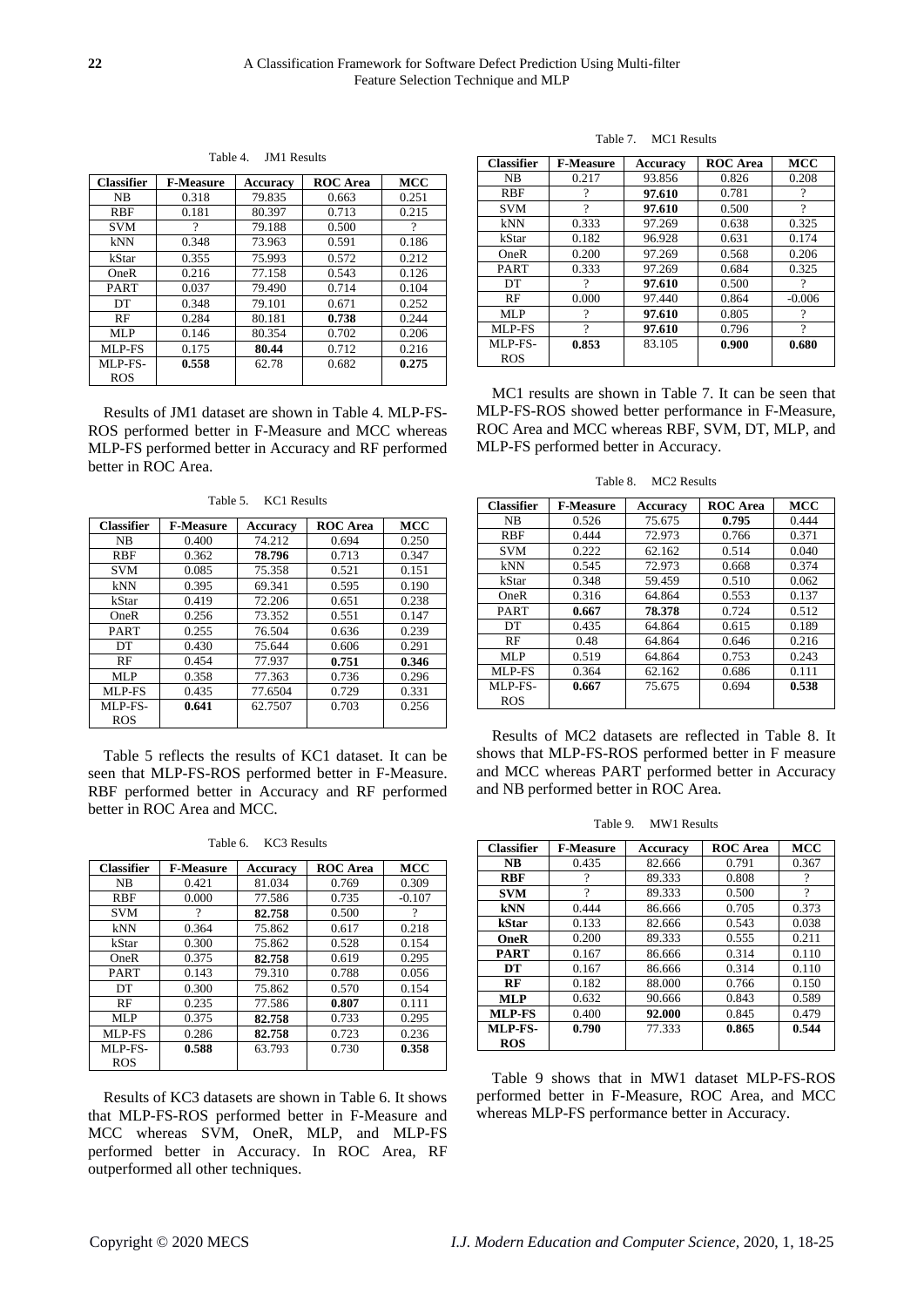Table 10. PC1 Results

| <b>Classifier</b> | <b>F-Measure</b> | Accuracy | <b>ROC</b> Area | <b>MCC</b> |
|-------------------|------------------|----------|-----------------|------------|
| N <sub>B</sub>    | 0.400            | 89.705   | 0.879           | 0.400      |
| RBF               | 0.154            | 94.607   | 0.875           | 0.161      |
| <b>SVM</b>        | 9                | 95.098   | 0.500           |            |
| kNN               | 0.286            | 92.647   | 0.629           | 0.247      |
| kStar             | 0.176            | 86.274   | 0.673           | 0.128      |
| OneR              | 0.154            | 94.607   | 0.545           | 0.161      |
| <b>PART</b>       | 0.462            | 93.137   | 0.889           | 0.440      |
| DT                | 0.500            | 93.137   | 0.718           | 0.490      |
| RF                | 0.429            | 96.078   | 0.858           | 0.459      |
| MLP               | 0.462            | 96.568   | 0.779           | 0.538      |
| MLP-FS            | 0.429            | 96.078   | 0.903           | 0.459      |
| MLP-FS-           | 0.900            | 89.655   | 0.955           | 0.793      |
| ROS               |                  |          |                 |            |

PC1 results are shown in Table 10. It can be seen that MLP-FS-ROS performed better in F-Measure, ROC Area, and MCC whereas MLP performed better in Accuracy.

| <b>Classifier</b> | <b>F-Measure</b> | <b>Accuracy</b> | <b>ROC</b> Area | MCC      |
|-------------------|------------------|-----------------|-----------------|----------|
| N <sub>B</sub>    | 0.000            | 94.470          | 0.751           | $-0.028$ |
| <b>RBF</b>        | ?                | 97.695          | 0.724           | ?        |
| <b>SVM</b>        | 9                | 97.695          | 0.500           | 9        |
| kNN               | 0.000            | 96.774          | 0.495           | $-0.015$ |
| kStar             | 0.167            | 95.391          | 0.791           | 0.146    |
| OneR              | 0.000            | 97.235          | 0.498           | $-0.01$  |
| PART              | 0.000            | 96.774          | 0.623           | $-0.015$ |
| DT                | 9                | 97.695          | 0.579           | ?        |
| <b>RF</b>         | 9                | 97.695          | 0.731           | $\gamma$ |
| MLP               | 0.000            | 96.774          | 0.746           | $-0.015$ |
| MLP-FS            | 9                | 97.695          | 0.748           | 9        |
| MLP-FS-           | 0.918            | 91.244          | 0.920           | 0.838    |
| <b>ROS</b>        |                  |                 |                 |          |

Table 11. PC2 Results

Table 11 reflects the results of PC2 dataset. It shows that MLP-FS-ROS performed better in F-Measure, ROC Area, and MCC whereas RBF, SVM, DT, RF, MLP-FS performed better in Accuracy.

| <b>Classifier</b> | <b>F-Measure</b> | Accuracy | <b>ROC</b> Area | <b>MCC</b> |
|-------------------|------------------|----------|-----------------|------------|
| <b>NB</b>         | 0.257            | 28.797   | 0.773           | 0.088      |
| <b>RBF</b>        |                  | 86.392   | 0.795           | ?          |
| <b>SVM</b>        | 9                | 86.392   | 0.5             | ?          |
| kNN               | 0.353            | 86.075   | 0.616           | 0.294      |
| kStar             | 0.267            | 82.594   | 0.749           | 0.173      |
| OneR              | 0.226            | 87.025   | 0.562           | 0.245      |
| <b>PART</b>       | 9                | 86.392   | 0.79            | 9          |
| DT                | 0.358            | 86.392   | 0.664           | 0.304      |
| RF                | 0.226            | 87.025   | 0.855           | 0.245      |
| MLP               | 0.261            | 83.86    | 0.796           | 0.183      |
| MLP-FS            | 0.145            | 85.126   | 0.828           | 0.114      |
| MLP-FS-           | 0.787            | 75.949   | 0.836           | 0.545      |
| <b>ROS</b>        |                  |          |                 |            |

Table 12. PC3 Results

Results of PC3 datasets are shown in Table 12. It can be seen that MLP-FS-ROS performed better in F-Measure, and MCC whereas OneR and RF performed better in Accuracy and RF performed better in ROC Area.

Table 13. PC4 Results

| <b>Classifier</b> | <b>F-Measure</b> | Accuracy | <b>ROC</b> Area | <b>MCC</b> |
|-------------------|------------------|----------|-----------------|------------|
| <b>NB</b>         | 0.404            | 86.089   | 0.807           | 0.334      |
| <b>RBF</b>        | 0.250            | 87.401   | 0.862           | 0.279      |
| <b>SVM</b>        | 0.286            | 88.189   | 0.583           | 0.342      |
| kNN               | 0.438            | 85.826   | 0.667           | 0.359      |
| kStar             | 0.330            | 81.889   | 0.734           | 0.225      |
| <b>OneR</b>       | 0.361            | 87.926   | 0.614           | 0.352      |
| <b>PART</b>       | 0.481            | 85.301   | 0.776           | 0.396      |
| DT                | 0.583            | 86.876   | 0.834           | 0.514      |
| RF                | 0.532            | 90.288   | 0.945           | 0.516      |
| MLP               | 0.562            | 89.763   | 0.898           | 0.515      |
| MLP-FS            | 0.447            | 88.976   | 0.891           | 0.432      |
| MLP-FS-           | 0.847            | 84.776   | 0.925           | 0.700      |
| ROS               |                  |          |                 |            |

PC4 results are shown in Table 13. It is shown that MLP-FS-ROS performed better in F-Measure, and MCC whereas RF performed better in Accuracy and ROC Area.

Table 14. PC5 Results

| <b>Classifier</b> | <b>F-Measure</b> | <b>Accuracy</b> | <b>ROC</b> Area | <b>MCC</b> |
|-------------------|------------------|-----------------|-----------------|------------|
| <b>NB</b>         | 0.269            | 75.393          | 0.725           | 0.245      |
| <b>RBF</b>        | 0.235            | 75.590          | 0.732           | 0.251      |
| <b>SVM</b>        | 0.097            | 74.212          | 0.524           | 0.173      |
| kNN               | 0.498            | 73.031          | 0.657           | 0.314      |
| kStar             | 0.431            | 69.881          | 0.629           | 0.227      |
| <b>OneR</b>       | 0.387            | 71.259          | 0.594           | 0.209      |
| <b>PART</b>       | 0.335            | 75.787          | 0.739           | 0.274      |
| DT                | 0.531            | 75.000          | 0.703           | 0.361      |
| RF                | 0.450            | 75.984          | 0.805           | 0.322      |
| MLP               | 0.299            | 74.212          | 0.751           | 0.216      |
| MLP-FS            | 0.247            | 74.803          | 0.727           | 0.218      |
| MLP-FS-           | 0.734            | 70.866          | 0.779           | 0.420      |
| <b>ROS</b>        |                  |                 |                 |            |

Table 14 reflects the results of PC5 dataset. It can be seen that MLP-FS-ROS performed better in F-Measure, and MCC whereas RF performed better in Accuracy and ROC Area.

The results reflect the good performance of the proposed framework especially with class balancing (ROS) dimension. It has been observed that the proposed framework with class balancing technique performed better in at-least one and maximum in three performance measures on every dataset. Moreover, it has also been observed that the dimension with class balancing technique (MLP-FS-ROS) did not perform well in Accuracy measure on any of the used dataset. As in most of the datasets the Accuracy is improved with the dimension where class balancing technique is not used (MLP-FS), so, this issues should be further investigated that either the ROS technique is the reason of the lower performance in Accuracy or it is something else. The proposed framework with ROS technique has fully resolved the class balancing issue [35].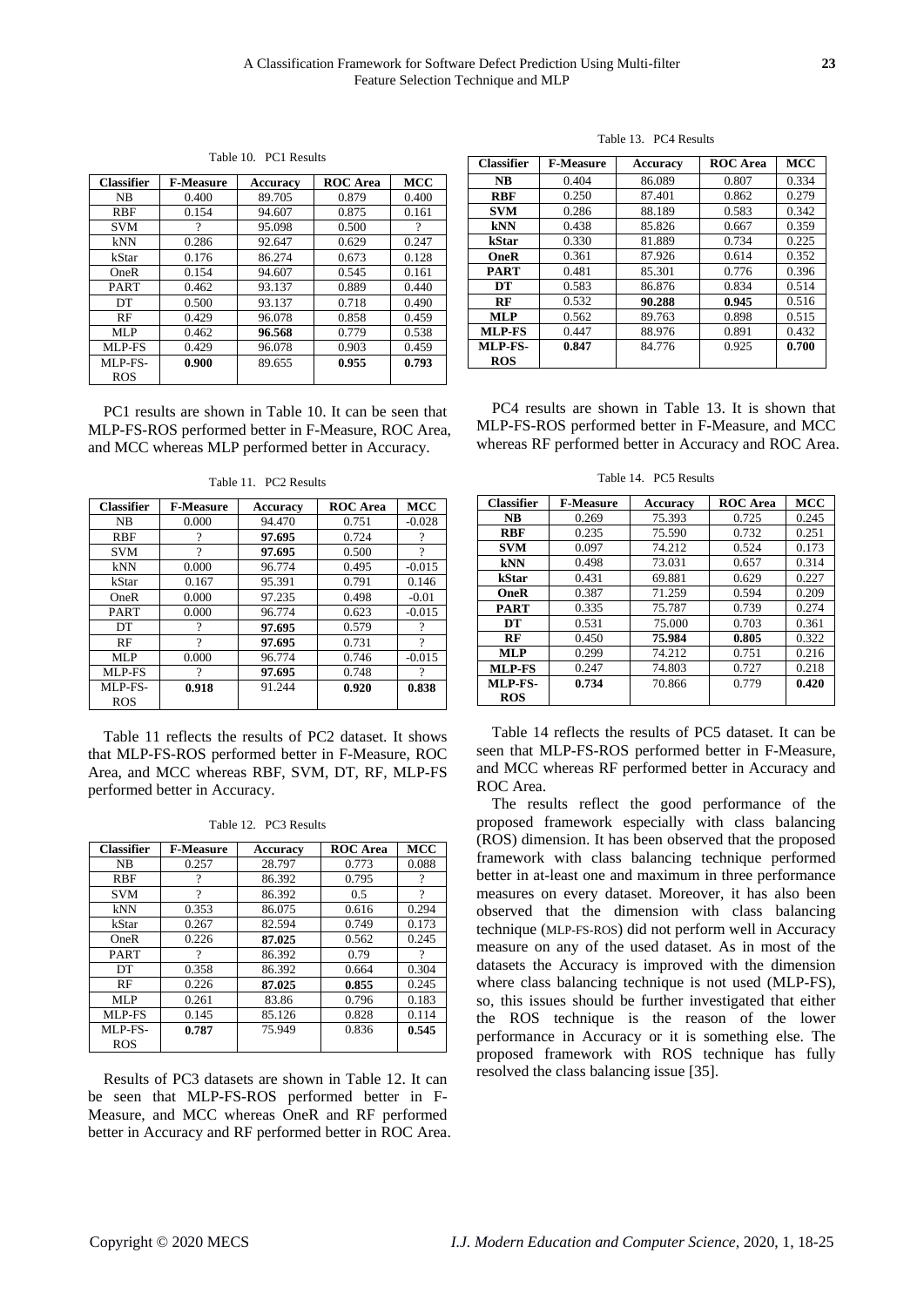## V. CONCLUSION

This research presented multi-filter feature selection based classification framework for software defect prediction. For defect prediction, the framework uses Artificial Neural Network (MLP). The oversampling technique is also used in the framework to analyze the effect of class imbalance issue on classification performance. For experiment, 12 publically available NASA MDPI cleaned datasets are used including: "CM1, JM1, KC1, KC3, MC1, MC2, MW1, PC1, PC2, PC3, PC4 and PC5. The performance of the proposed framework is compared with 10 well known supervised classification techniques including: "Naïve Bayes (NB), Multi-Layer Perceptron (MLP), Radial Basis Function (RBF), Support Vector Machine (SVM), K Nearest Neighbor (KNN), kStar (K\*), One Rule (OneR), PART, Decision Tree (DT), and Random Forest (RF)". From the analysis of results, it has been observed that the proposed framework with oversampling technique performed well than other classifiers in F-measure, ROC and MCC measures however the Accuracy measure is not significantly improved. This issue should be further investigated that why class balancing technique has degraded the accuracy while other measures were significantly improved in most of the datasets. It has already been reported in our previously published research that Accuracy and ROC both are not sensitive to class imbalance issue in dataset (these measure don't react either data has class imbalance issue or not). It is also suggested for future work that an ensemble of classifiers should be included in the proposed framework to further improve the performance.

#### **REFERENCES**

- [1] C. Manjula and L. Florence, "Deep neural network based hybrid approach for software defect prediction using software metrics," Cluster Comput., pp. 1–17, 2018.
- [2] I. Gondra, "Applying machine learning to software faultproneness prediction," J. Syst. Softw., vol. 81, no. 2, pp. 186–195, 2008.
- [3] K. O. Elish and M. O. Elish, "Predicting defect-prone software modules using support vector machines," J. Syst. Softw., vol. 81, no. 5, pp. 649–660, 2008.
- [4] F. Lanubile, A. Lonigro, and G. Visaggio, "Comparing Models for Identifying Fault-Prone Software Components," Proc. Seventh Int'l Conf. Software Eng. and Knowledge Eng., pp. 312–319, June 1995.
- [5] A. Iqbal, S. Aftab, I. Ullah, M. S. Bashir, and M. A. Saeed, "A Feature Selection based Ensemble Classification Framework for Software Defect Prediction," Int. J. Mod. Educ. Comput. Sci., vol. 11, no. 9, pp. 54-64, 2019.
- [6] A. Iqbal, S. Aftab, U. Ali, Z. Nawaz, L. Sana, M. Ahmad, and A. Husen "Performance Analysis of Machine Learning Techniques on Software Defect Prediction using NASA Datasets," Int. J. Adv. Comput. Sci. Appl., vol. 10, no. 5, 2019.
- [7] M. Ahmad, S. Aftab, I. Ali, and N. Hameed, "Hybrid Tools and Techniques for Sentiment Analysis: A Review," Int. J. Multidiscip. Sci. Eng., vol. 8, no. 3, 2017.
- [8] M. Ahmad, S. Aftab, S. S. Muhammad, and S. Ahmad, "Machine Learning Techniques for Sentiment Analysis: A

Review," Int. J. Multidiscip. Sci. Eng., vol. 8, no. 3, p. 27, 2017.

- [9] M. Ahmad and S. Aftab, "Analyzing the Performance of SVM for Polarity Detection with Different Datasets," Int. J. Mod. Educ. Comput. Sci., vol. 9, no. 10, pp. 29–36, 2017.
- [10] M. Ahmad, S. Aftab, and I. Ali, "Sentiment Analysis of Tweets using SVM," Int. J. Comput. Appl., vol. 177, no. 5, pp. 25–29, 2017.
- [11] M. Ahmad, S. Aftab, M. S. Bashir, and N. Hameed, "Sentiment Analysis using SVM: A Systematic Literature Review," Int. J. Adv. Comput. Sci. Appl., vol. 9, no. 2, 2018.
- [12] M. Ahmad, S. Aftab, M. S. Bashir, N. Hameed, I. Ali, and Z. Nawaz, "SVM Optimization for Sentiment Analysis," Int. J. Adv. Comput. Sci. Appl., vol. 9, no. 4, 2018.
- [13] S. Aftab, M. Ahmad, N. Hameed, M. S. Bashir, I. Ali, and Z. Nawaz, "Rainfall Prediction in Lahore City using Data Mining Techniques," Int. J. Adv. Comput. Sci. Appl., vol. 9, no. 4, 2018.
- [14] S. Aftab, M. Ahmad, N. Hameed, M. S. Bashir, I. Ali, and Z. Nawaz, "Rainfall Prediction using Data Mining Techniques: A Systematic Literature Review," Int. J. Adv. Comput. Sci. Appl., vol. 9, no. 5, 2018.
- [15] A. Igbal and S. Aftab, "A Feed-Forward and Pattern Recognition ANN Model for Network Intrusion Detection," Int. J. Comput. Netw. Inf. Secur., vol. 11, no. 4, pp. 19–25, 2019.
- [16] A. Iqbal, S. Aftab, I. Ullah, M. A. Saeed, and A. Husen, "A Classification Framework to Detect DoS Attacks," Int. J. Comput. Netw. Inf. Secur., vol. 11, no. 9, pp. 40-47, 2019.
- [17] I. H. Witten, E. Frank, M. A. Hall, and C. J. Pal, Data Mining: Practical machine learning tools and techniques. Morgan Kaufmann, 2016.
- [18] S. Huda et al., "A Framework for Software Defect Prediction and Metric Selection," IEEE Access, vol. 6, no. c, pp. 2844–2858, 2017.
- [19] E. Erturk and E. Akcapinar, "A comparison of some soft computing methods for software fault prediction," Expert Syst. Appl., vol. 42, no. 4, pp. 1872–1879, 2015.
- [20] Y. Ma, G. Luo, X. Zeng, and A. Chen, "Transfer learning for cross-company software defect prediction," Inf. Softw. Technol., vol. 54, no. 3, Mar. 2012.
- [21] M. Shepperd, Q. Song, Z. Sun and C. Mair, "Data Quality: Some Comments on the NASA Software Defect Datasets,' IEEE Trans. Softw. Eng., vol. 39, pp. 1208–1215, 2013.
- [22] "NASA Defect Dataset." [Online]. Available: https://github.com/klainfo/NASADefectDataset. [Accessed: 27-October-2019].
- [23] B. Ghotra, S. McIntosh, and A. E. Hassan, "Revisiting the impact of classification techniques on the performance of defect prediction models," Proc. - Int. Conf. Softw. Eng., vol. 1, pp. 789–800, 2015.
- [24] G. Czibula, Z. Marian, and I. G. Czibula, "Software defect prediction using relational association rule mining," Inf. Sci. (Ny)., vol. 264, pp. 260–278, 2014.
- [25] D. Rodriguez, I. Herraiz, R. Harrison, J. Dolado, and J. C. Riquelme, "Preliminary comparison of techniques for dealing with imbalance in software defect prediction," in Proceedings of the 18th International Conference on Evaluation and Assessment in Software Engineering. ACM, p. 43, 2014.
- [26] U. R. Salunkhe and S. N. Mali, "A hybrid approach for class imbalance problem in customer churn prediction: A novel extension to under-sampling," Int. J. Intell. Syst. Appl., vol. 10, no. 5, pp. 71–81, 2018.